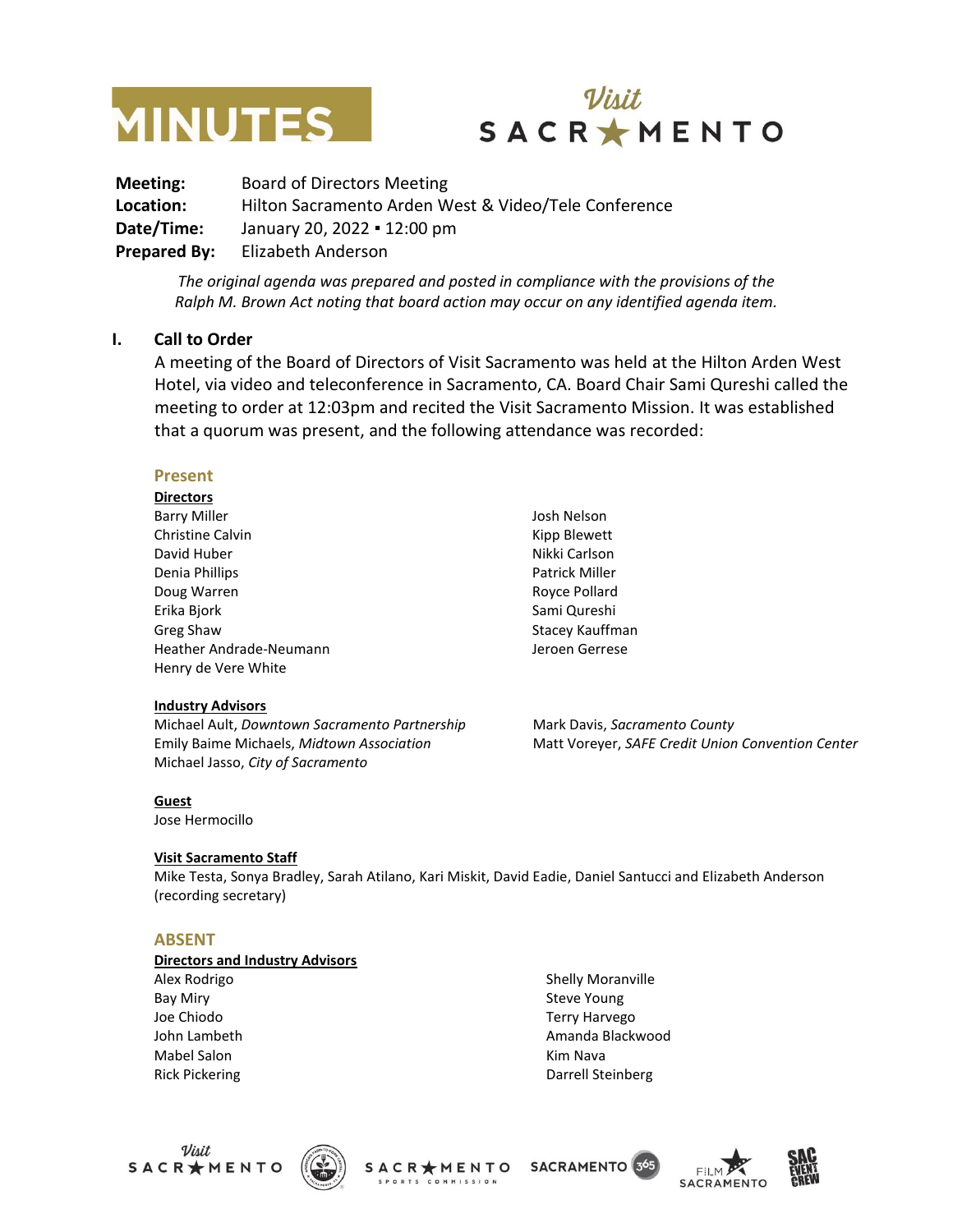## **II. Public Comments – Matters Not on the Agenda**

Board Chair Sami Qureshi called for public comment on items not listed on the agenda; there were no matters presented.

## **III. Approval of Board Meeting Minutes:**

### A. October 21, 2021

There being no changes to the October 21, 2021, minutes, *Henry de Vere White motioned to approve the minutes as presented; Doug Warren seconded. [Vote: Unanimous\*]*

### IV. **Chair's Report**

### A. Executive Committee

Qureshi shared that the executive committee was meeting every month during the pandemic, and it will be reverting to the pre-pandemic schedule that aligns with board meetings. He continued by speaking about board engagement and shared that he understands everyone has other responsibilities, but this is one of the most important boards in Sacramento and it is important to be engaged and at as many board meetings as possible.

### **V. President's Report**

### A. Scheduled Events & Conventions

Mike Testa shared information about the below groups.

B. Wine & Grape Symposium

This is the largest convention that Sacramento hosts and happens the January 25- 27. The Wine and Grape Symposium has invested over six figures on health and safety protocols. Their data shows that you are eight times more likely to get COVID in a grocery store than at their convention. Their numbers might be down a little bit, but we are grateful they are moving forward.

### C. 2023 Outlook Forum

Testa shared that this is a confidential event until it is announced in February during the 2022 Outlook Forum. The event is full Visit Sacramento peers from across the state of California and it is very exciting to have been awarded the business and to show off our city next year

D. FFA

Sarah Atilano shared that when first targeting CA FFA the goal was to make it an annual event that is not rotating south every other year. They will be in town in 2022 and already had committed to another city in 2023. It was confirmed at the end of the 2021 that they will be returning to Sacrament in 2024 and 2025. Atilano shared key metrics of the group including that it draws in over 10,000 attendees and is the first group to utilize the SAFE Credit Union Convention Center and Golden 1 Center at the same time. Testa added that the team has spoken with Downtown Sacramento Partnership to ensure the walk between venues will feel safe and be a great experience.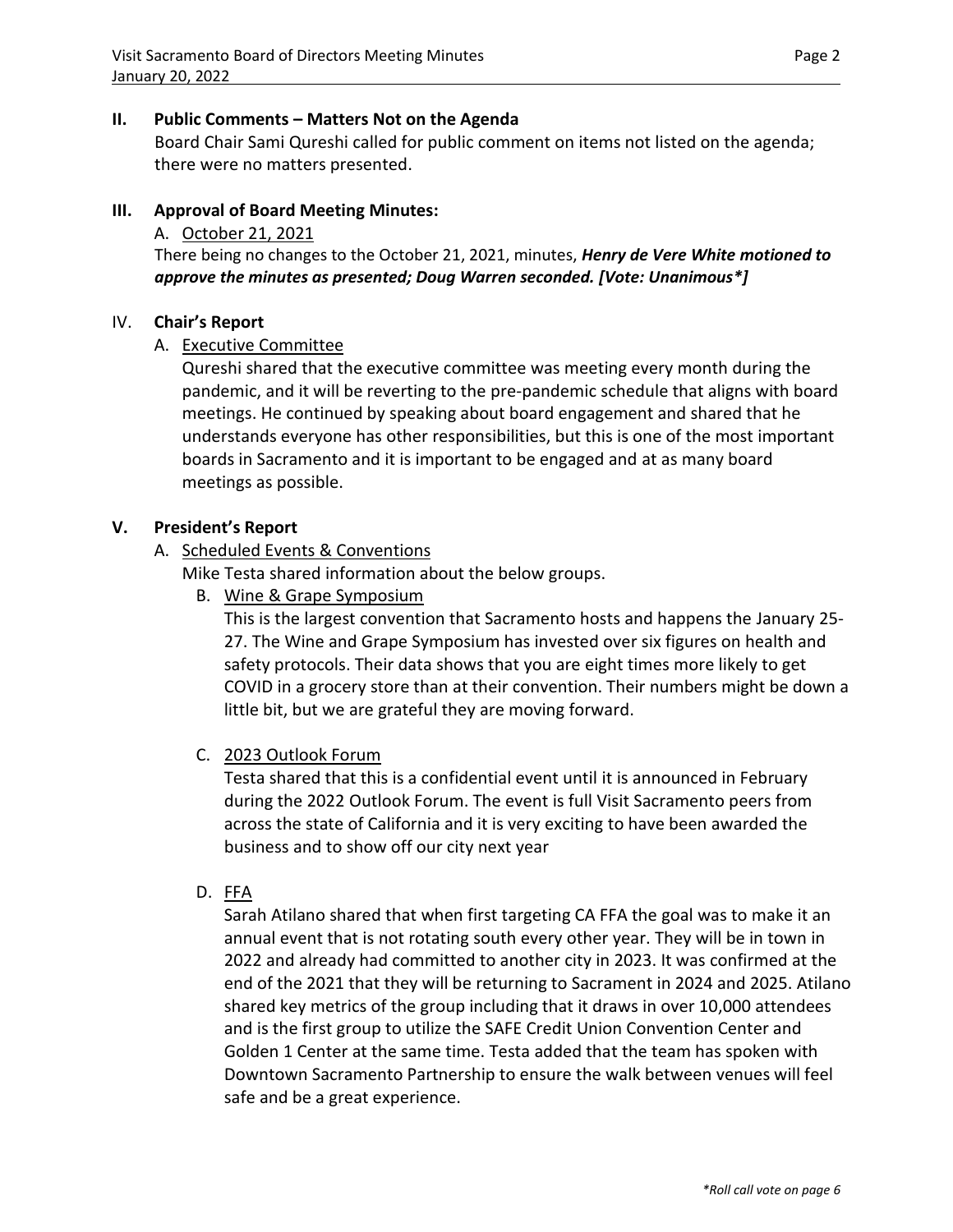# E. WSM

David Eadie shared that the WSM staff is currently in town for a site visit to look at new sites for the event. The dates have not been made public but will be announced soon as May 24-26, 2022. The event is looking at a different footprint this year that will allow for more fans to attend. The event also broadcasts nationally and internationally. Testa shared that the goal was always to have it on Capitol Mall and as it moves to this area, Visit Sacramento will spend marketing dollars to promote staying intown for the event. Eadie added that they are adding a fan fest experience this year that was not possible last year due to the pandemic.

# F. Annual Audit Results

Testa shared that the Annual Audit was complete and asked Daniel Santucci and Kipp Blewett to share highlights on the audit. They both shared that it was a clean audit with a solid financial position and Blewett added that this was great to see after the revenue downturn of the previous year.

# G. Year End Goal Report

Sarah Atilano shared the year end goal numbers for Convention Sales and the Sports Commission, Kari Miskit discussed the communications goals and Sonya Bradley discussed the Diversity, Equity & Inclusion goals.

| <b>Room Night Goals</b>      | <b>Annual Goal</b> | <b>Stretch</b><br><b>Goal</b> | <b>Actual</b> | % Variance to<br>Goal |
|------------------------------|--------------------|-------------------------------|---------------|-----------------------|
| <b>Convention Sales</b>      | 165,000            | 175,000                       | 175,872       | + 7%                  |
| <b>Sports Commission</b>     | 125,000            | 135,000                       | 129,903       | $+4%$                 |
| <b>Total Room Night Goal</b> | 290,000            | 310,000                       | 305,775       | $+5%$                 |

|                              | 2021    | 2022    | 2023    | 2024    |
|------------------------------|---------|---------|---------|---------|
| Annual Room Night            | 230,000 | 280,000 | 280,000 | 280,000 |
| <b>Consumption Benchmark</b> |         |         |         |         |
| *Pace Percentage Goal by     | 100%    | 100%    | 100%    | 100%    |
| 12/31/21                     |         |         |         |         |
| Pace Percentage as of        | 86%     | 105%    | 163%    | 134%    |
| 12/31/21                     |         |         |         |         |

*\*Consumption benchmark goals were set in 2019 based on convention center expansion and anticipated new hotel build in the downtown market.*

| <b>Department</b> | <b>Annual Goal</b>                                                                                                                                                                 | <b>Actual</b>        |
|-------------------|------------------------------------------------------------------------------------------------------------------------------------------------------------------------------------|----------------------|
| Private Revenue   | \$1,300,000                                                                                                                                                                        | \$1,706,335          |
| Communications    | 1. Media Relations: Secure, participate in or<br>garner a mention in at least 400 media stories<br>and briefs.                                                                     | Complete             |
|                   | <b>Marketing:</b> Lead the development and<br>2.<br>execution of a full-scale leisure marketing<br>campaign in (including reopening and events) in                                 | Complete<br>Complete |
|                   | the calendar year.<br><b>Stakeholder Relations: Identify and facilitate at</b><br>3.<br>least five speaking engagements for Visit<br>Sacramento staff or leadership that share our |                      |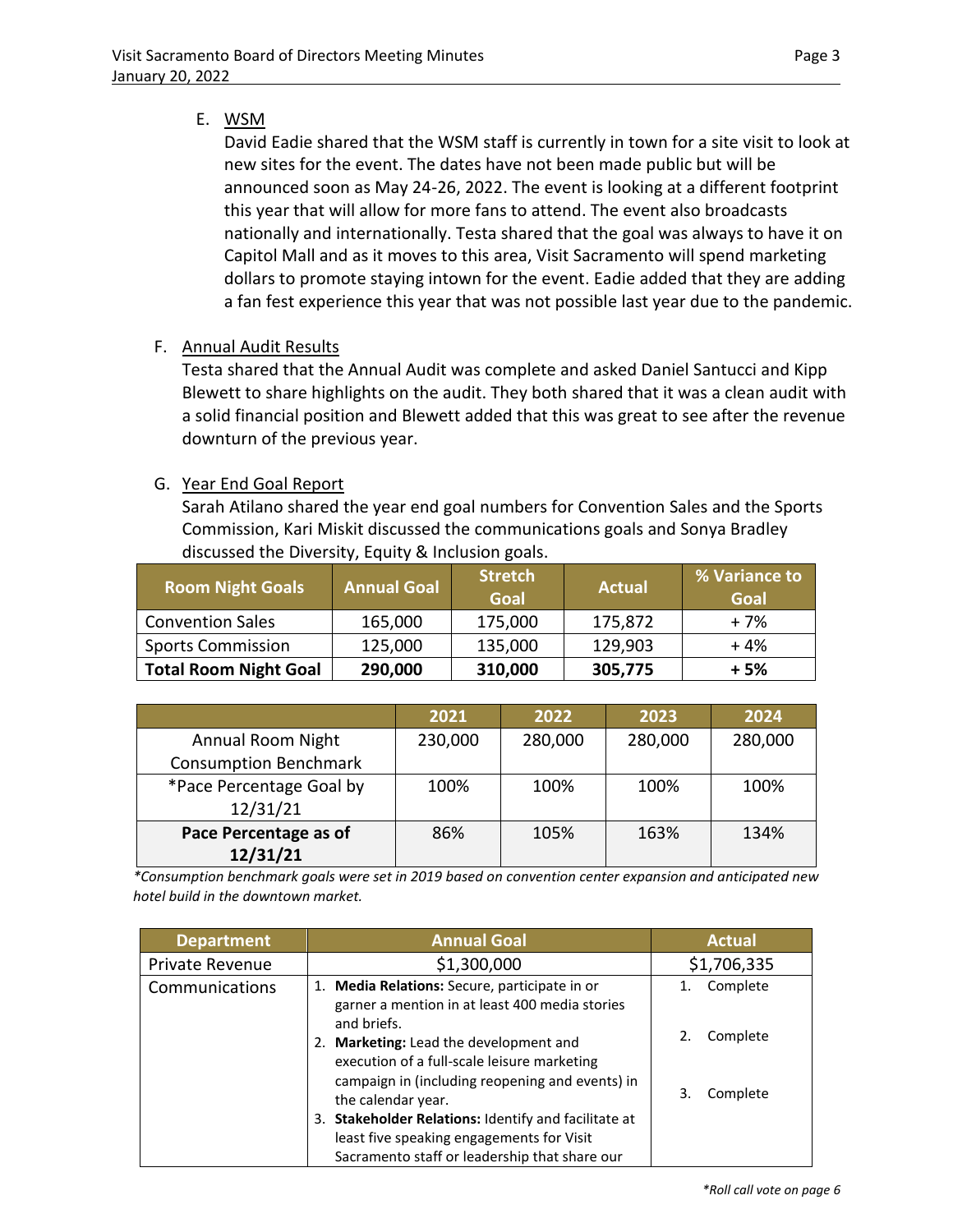|                                  | message with a broader list of stakeholders; in<br>person or virtual.<br>4. <b>FAM:</b> Host a media familiarization tour with<br>journalists that highlights our convention center<br>package.                                         | 4. | Complete                         |
|----------------------------------|-----------------------------------------------------------------------------------------------------------------------------------------------------------------------------------------------------------------------------------------|----|----------------------------------|
| Diversity, Equity &<br>Inclusion | 1. Convene one (1) DEI advisory meeting<br>2. Complete first research (survey or focus group)<br>of local tourism/tourism-related organization on<br>DEI practices<br>3. Present to a minimum of six (6) groups and/or<br>organizations | 3. | Complete<br>Complete<br>Complete |
|                                  | 4. Prospect four (4) groups for Convention Sales                                                                                                                                                                                        |    | Ongoing                          |

Testa shared that the team hitting their goal this year was a tremendous testament to how hard the team worked this year. Testa added how hard the team worked differently during the challenges of Covid and thanked the team for all of their hard and dedicated work.

### H. 2022 Goal Setting Committee

Qureshi shared that there will be a goal setting workshop again this year. When setting the goals, he wants that to be the time that everyone shares their thoughts and to not come to the team after they reach their goal saying they were not high enough. Doug Warren shared that he thought the goals should be looked at differently moving forward based on the changes in the market.

### I. New Festival Commitment Vote

Qureshi shared that a vote needed to be taken to approved funding to being a new music festival to Sacramento. The amount to be approved is \$1.5 million.

There being no changes to the new festival commitment requested at \$1.5 million, *Doug Warren motioned to approve the new festival commitment at \$1.5 million; Nikki Carlson seconded. [Vote: Unanimous\*]*

### J. Board Committees: Hospitality Advocacy & Sports Facilities

Qureshi reminded the group that at the Board Retreat new board committees were discussed and he believes they are essential for the board. The new committees are the Sports Facility committee and the Hospitality Advocacy committee. Qureshi emphasized that these should be board driven committees and not staff driven.

Miskit shared that the team understood the boards want for new committees at the retreat in December. The committees will allow the board members new opportunities to make an impact in the city and to be on the forefront of growth in Sacramento. The target audiences for both committees will be elected officials, business leaders and owners, as well as Sacramento residents.

Miskit reiterated that these will be board driven committees. The team has created draft goals and ideas to be a starting point for the committees to begin the discussions. A staff liaison will be assigned to each committee. Miskit will be the liaison for the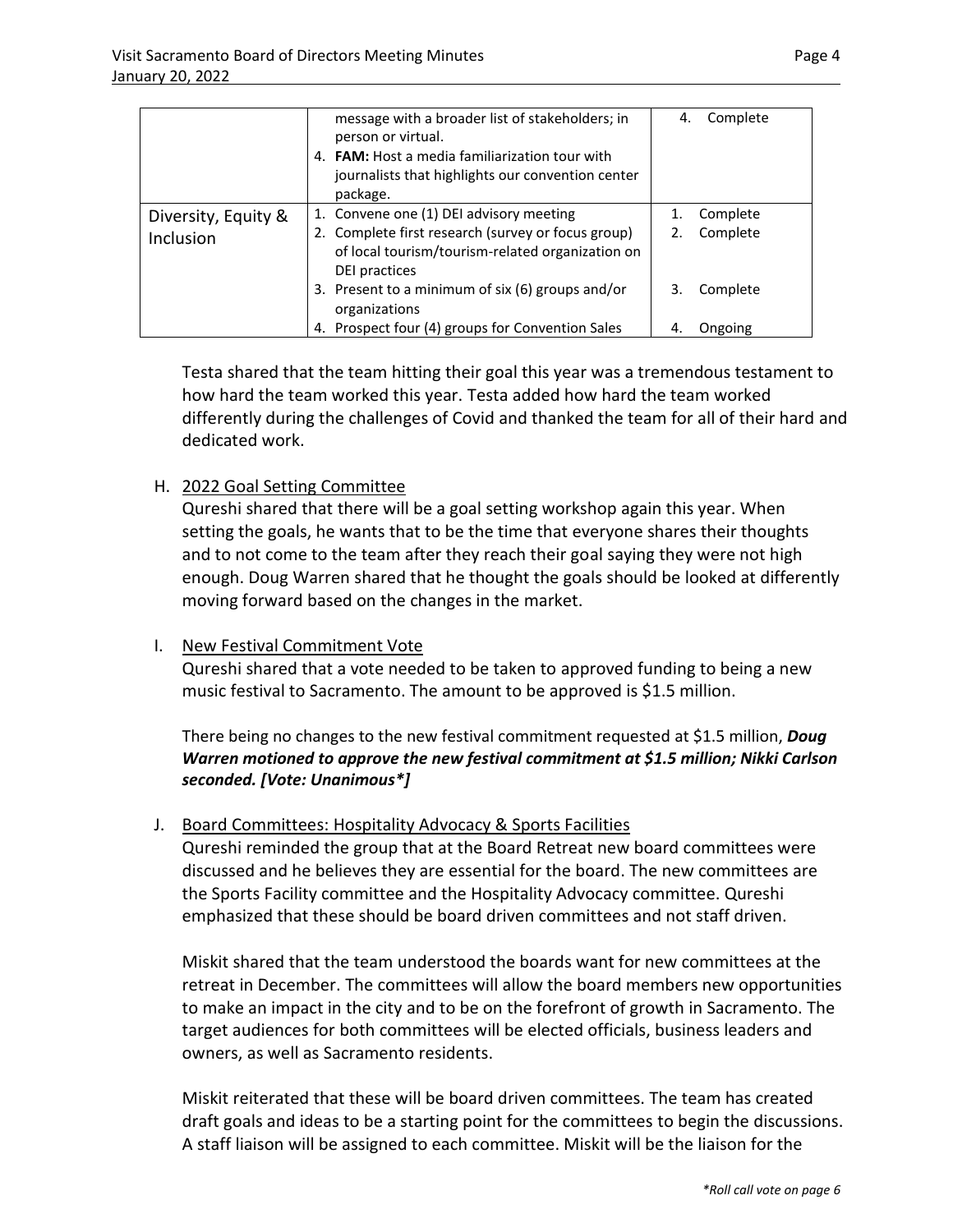Hospitality Advocacy Committee and Eadie will be the liaison for the Sports Facilities Committee.

Miskit and Eadie both shared that there will be support from staff and contractors to include training for those who would like it prior to going to meet with stakeholders and elected officials. Miskit concluded with letting the board know if they are interested in joining a committee to please email Elizabeth and if there is not enough participation Sami and Mike may reach out to have more participation on the committees.

Testa emphasized that different voices are needed on the committee's and when speaking with elected officials. There is much more weight when a diversity of industry and non-industry people are speaking to the same topic.

## K. Annual Directors Agreement/Code of Conduct

Testa shared that the Annual Directors Agreement and Code of Conduct were sent prior to the board meeting and requested that the board members sign and returned them to Elizabeth Anderson.

### **VI. Staff Reports**

None at this time, the staff reports will be sent prior to the January meeting.

## **VII. Items for Future Agendas**

Kipp Blewett suggested that there may be a need for a governance committee to be added as well to the board and suggested bringing this up at a future meeting.

### **VIII. Adjournment**

Board Chair Sami Qureshi adjourned the meeting at 1:03pm.

Respectfully submitted,<br>Elippboth a lendwise

Elizabeth Anderson **Mike Testa** Office Administrator **President & CEO** *(Recording Secretary)*

Wichael R. C